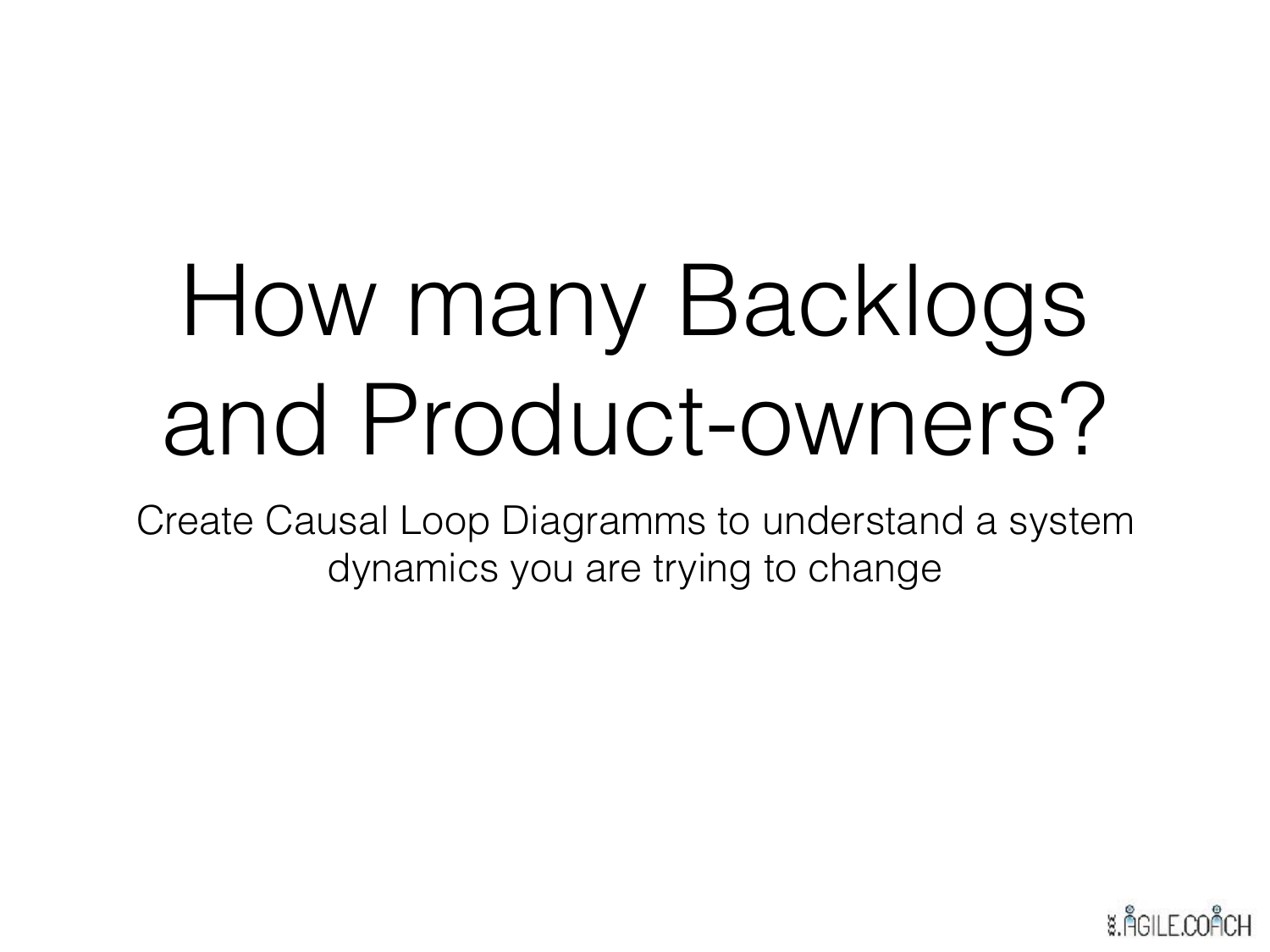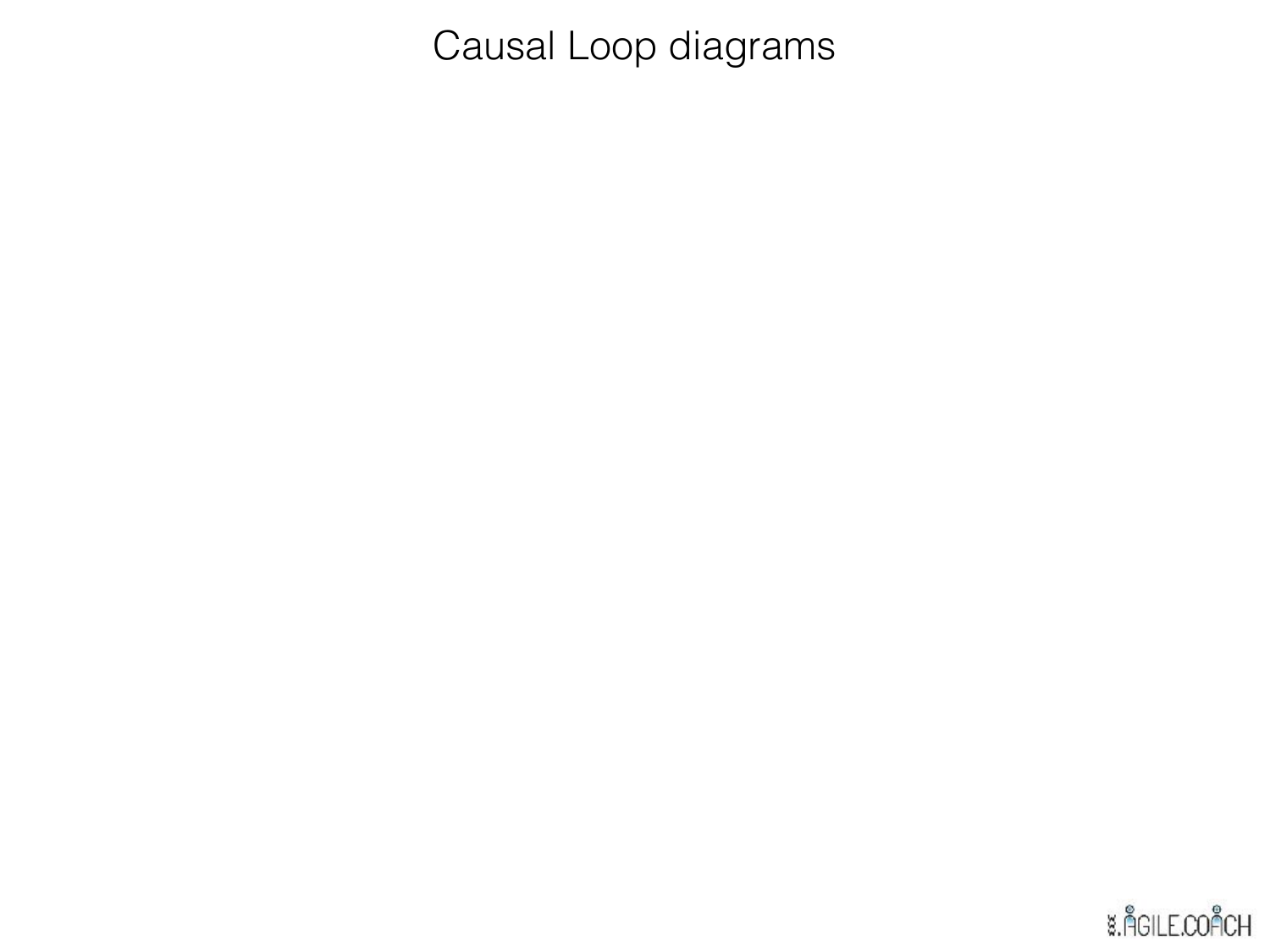Enough time for breaks in a meeting

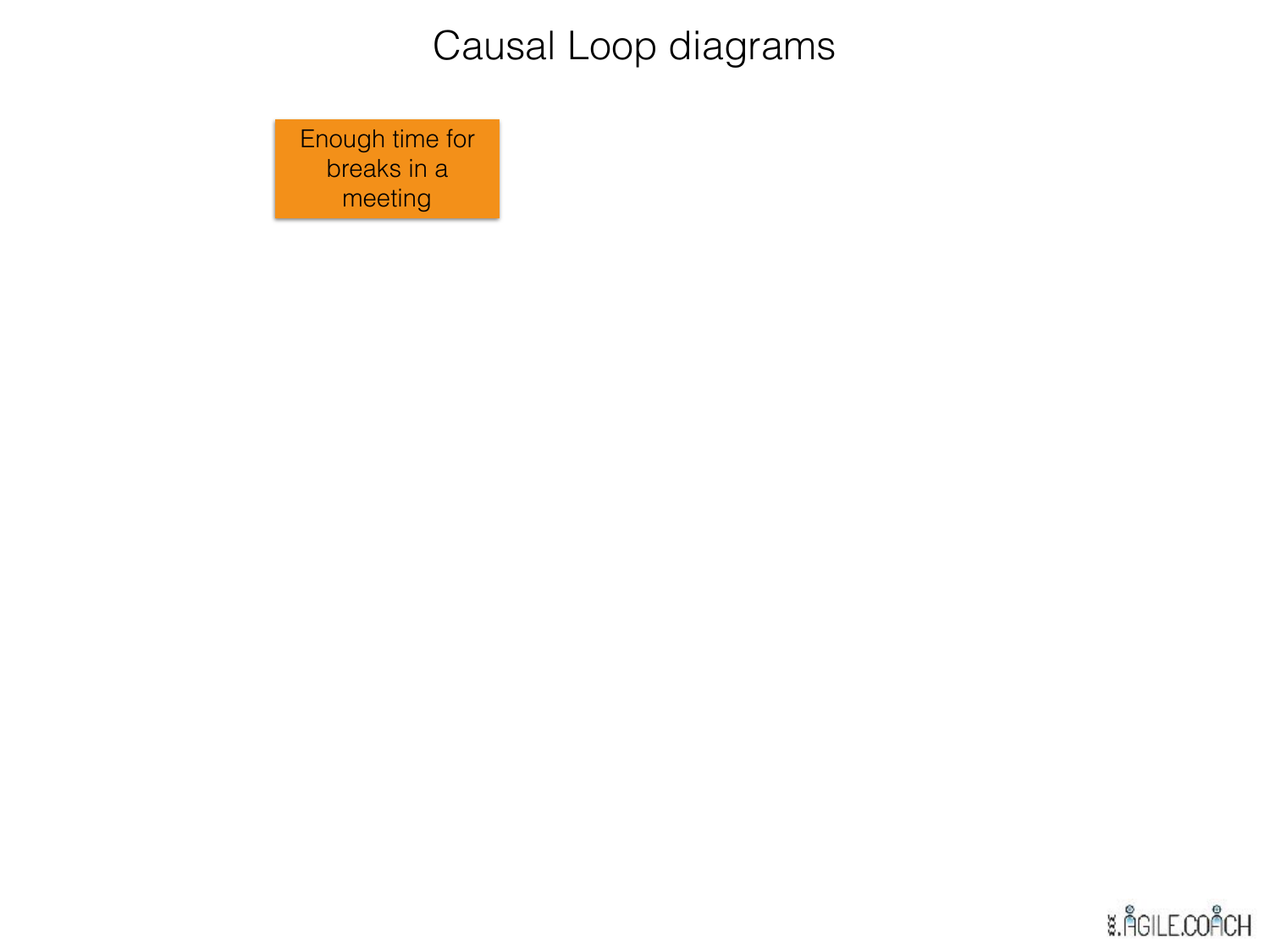

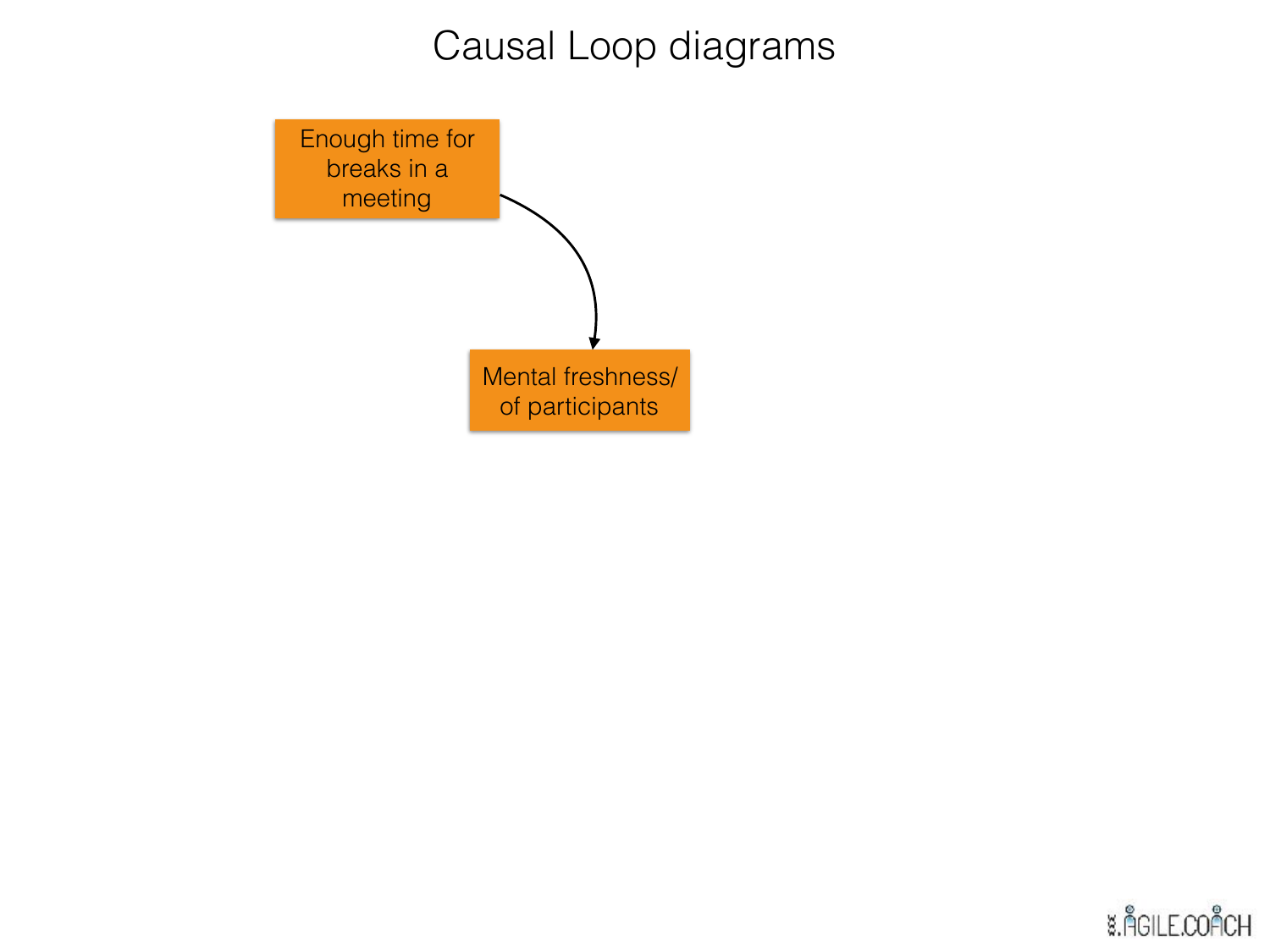

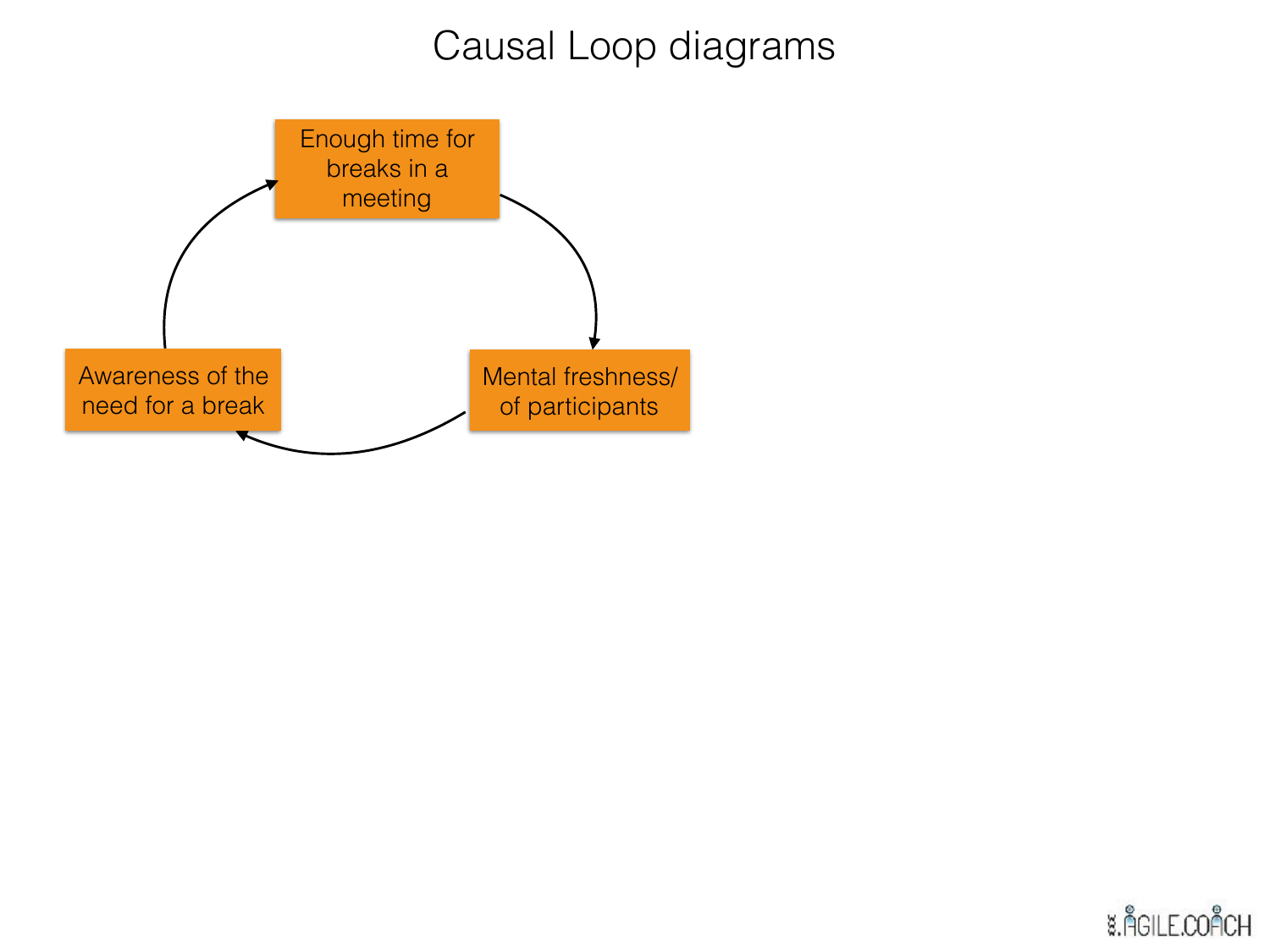

**This is a self-reinforcing loop, unstable**

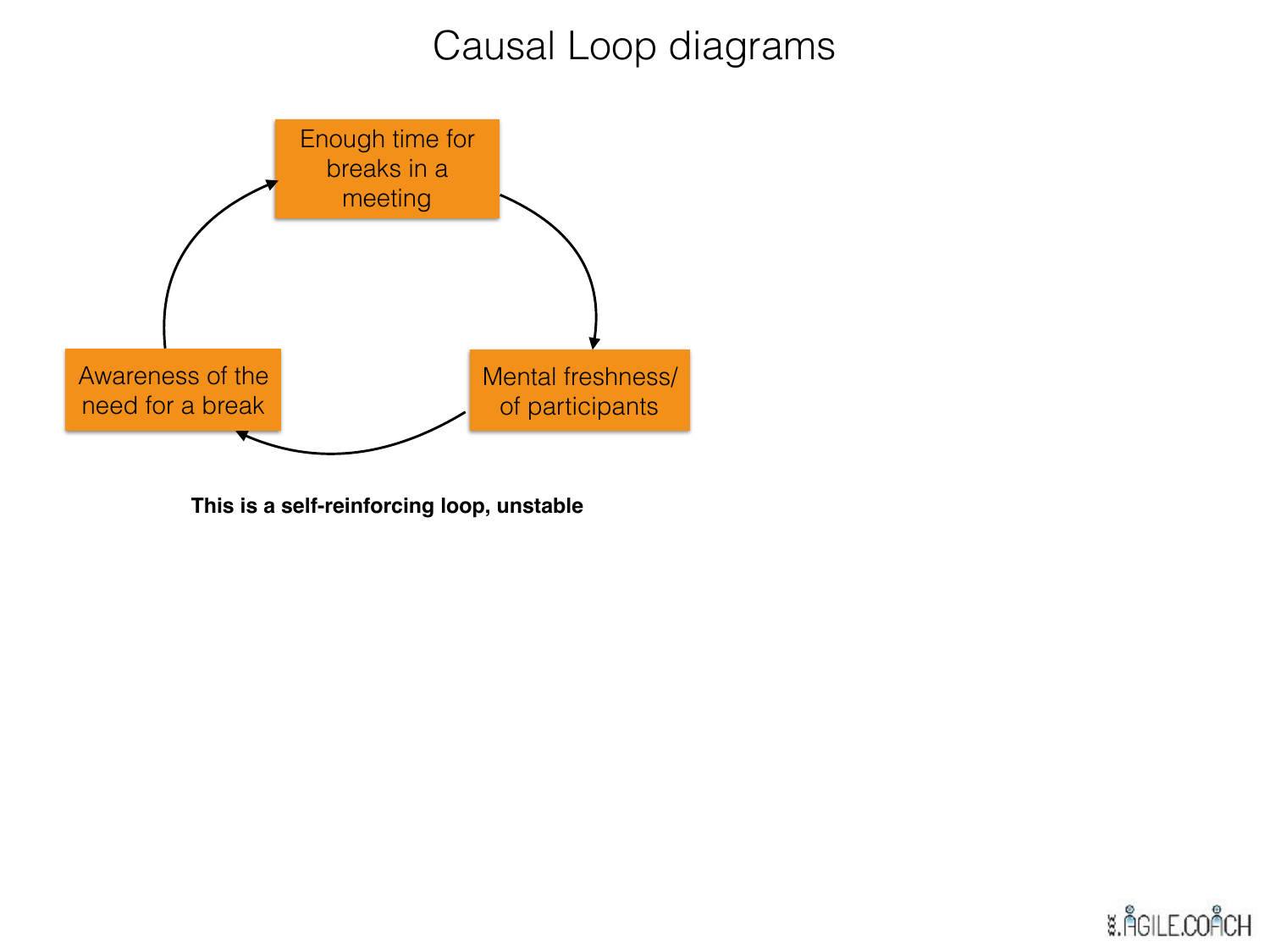

#### **¥.** AGILE.COACH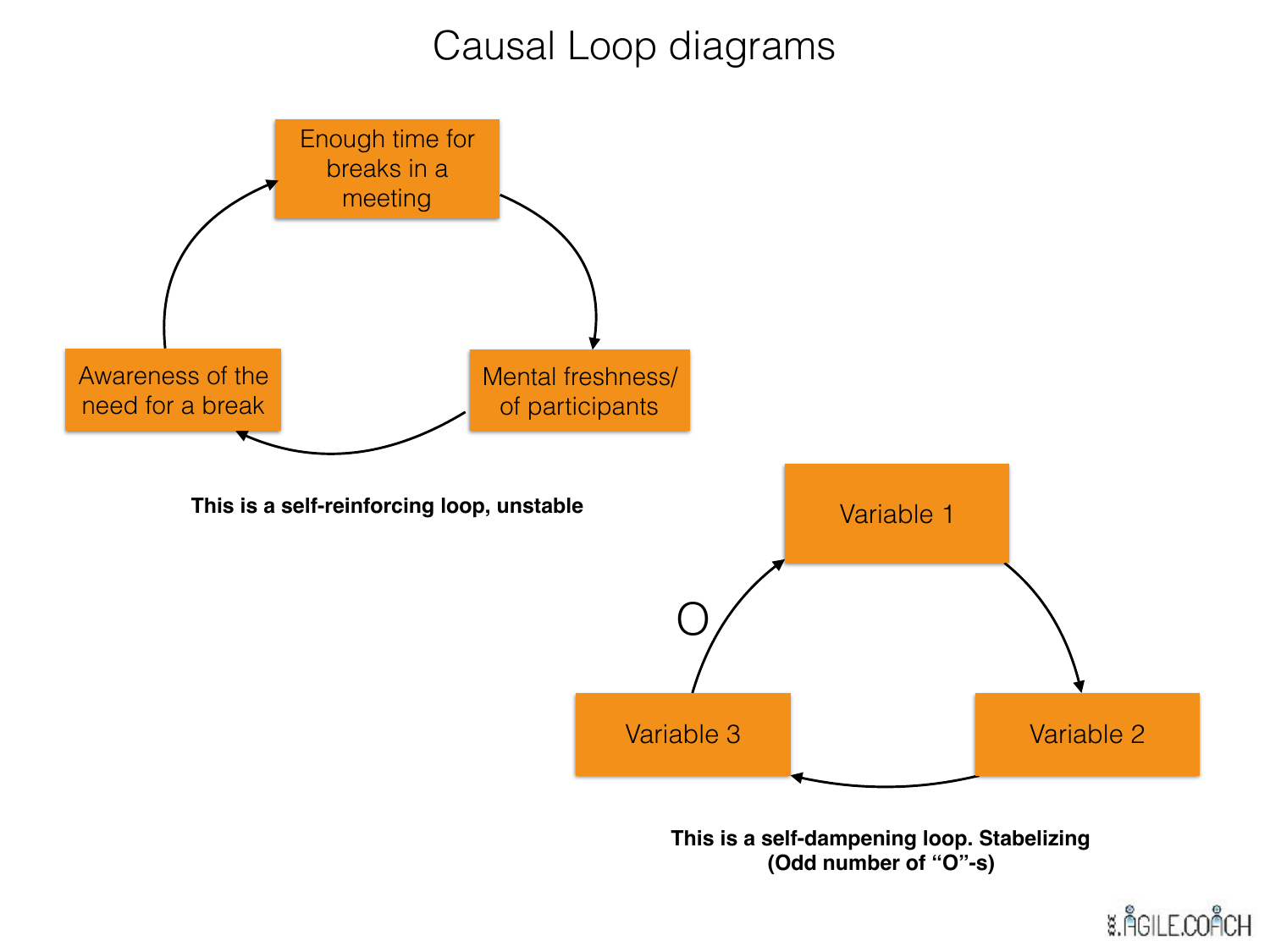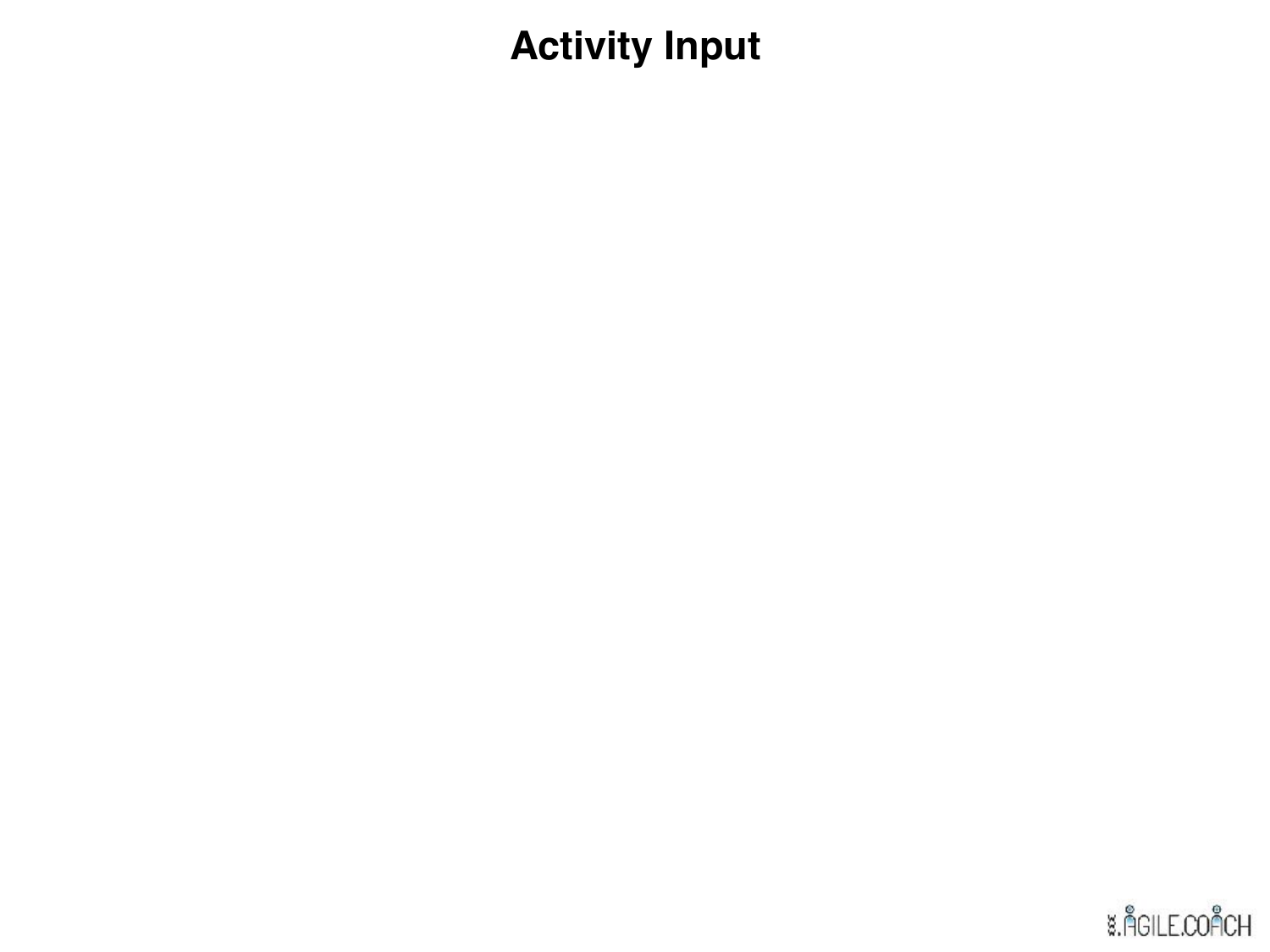

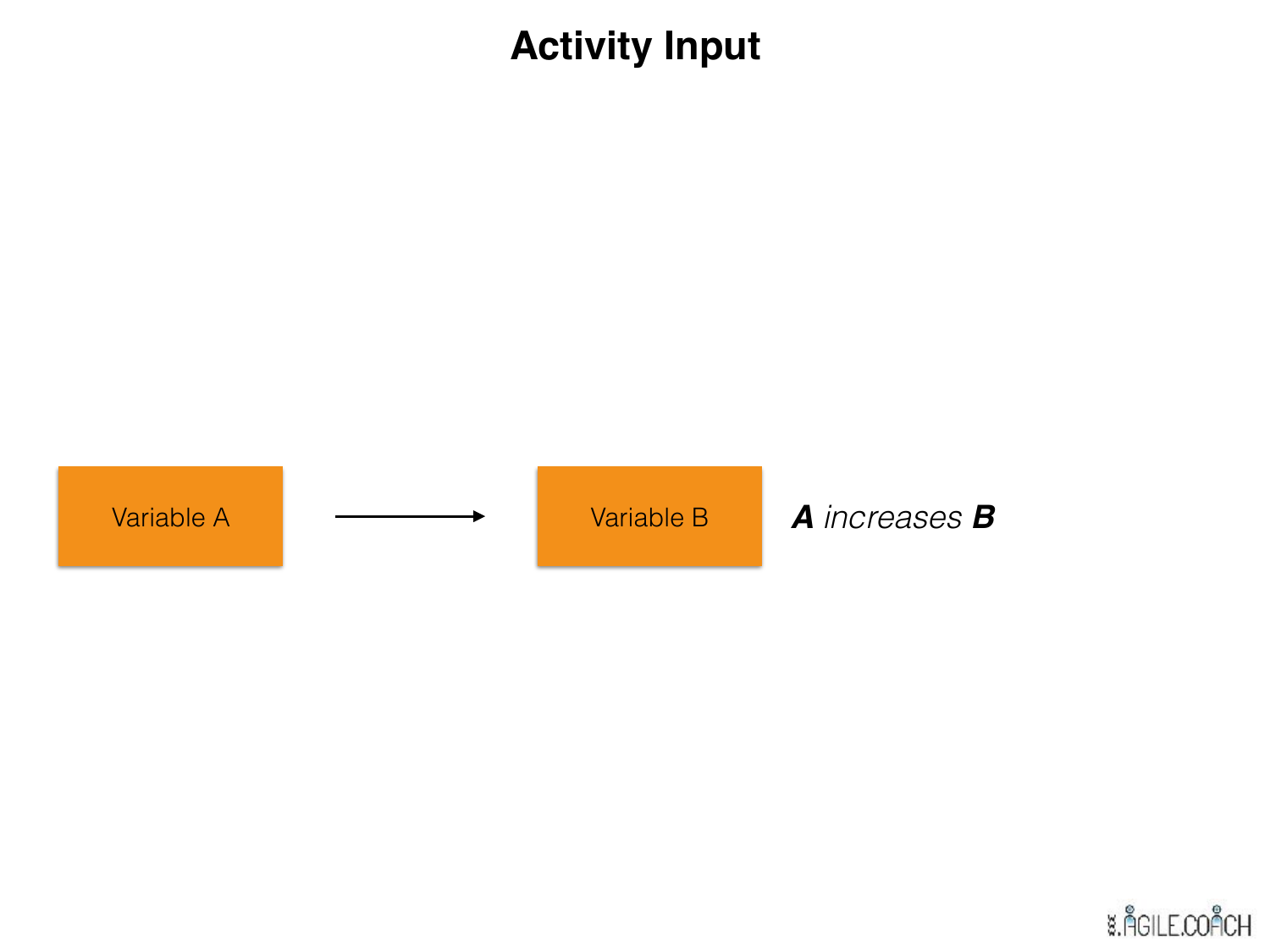

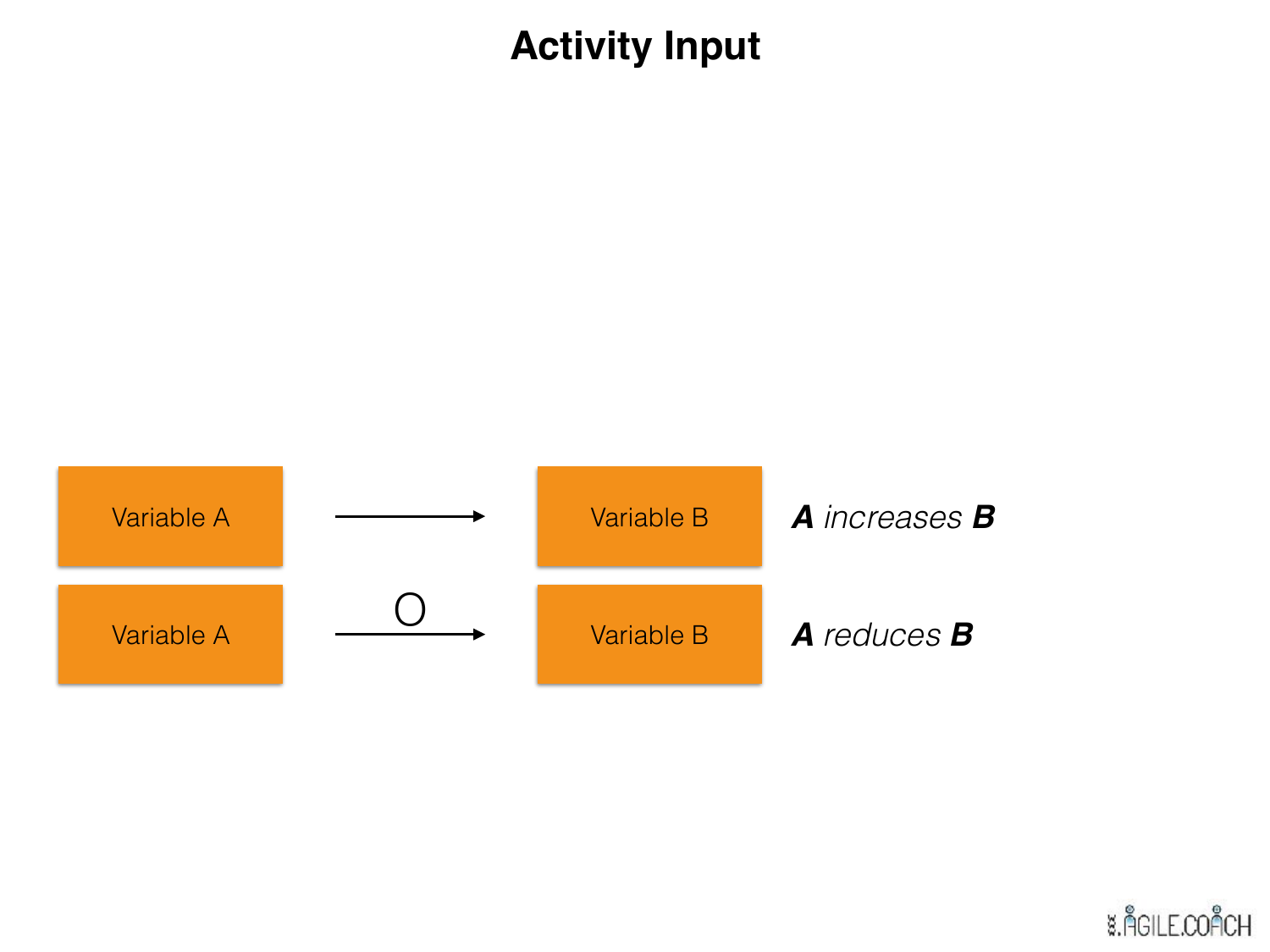

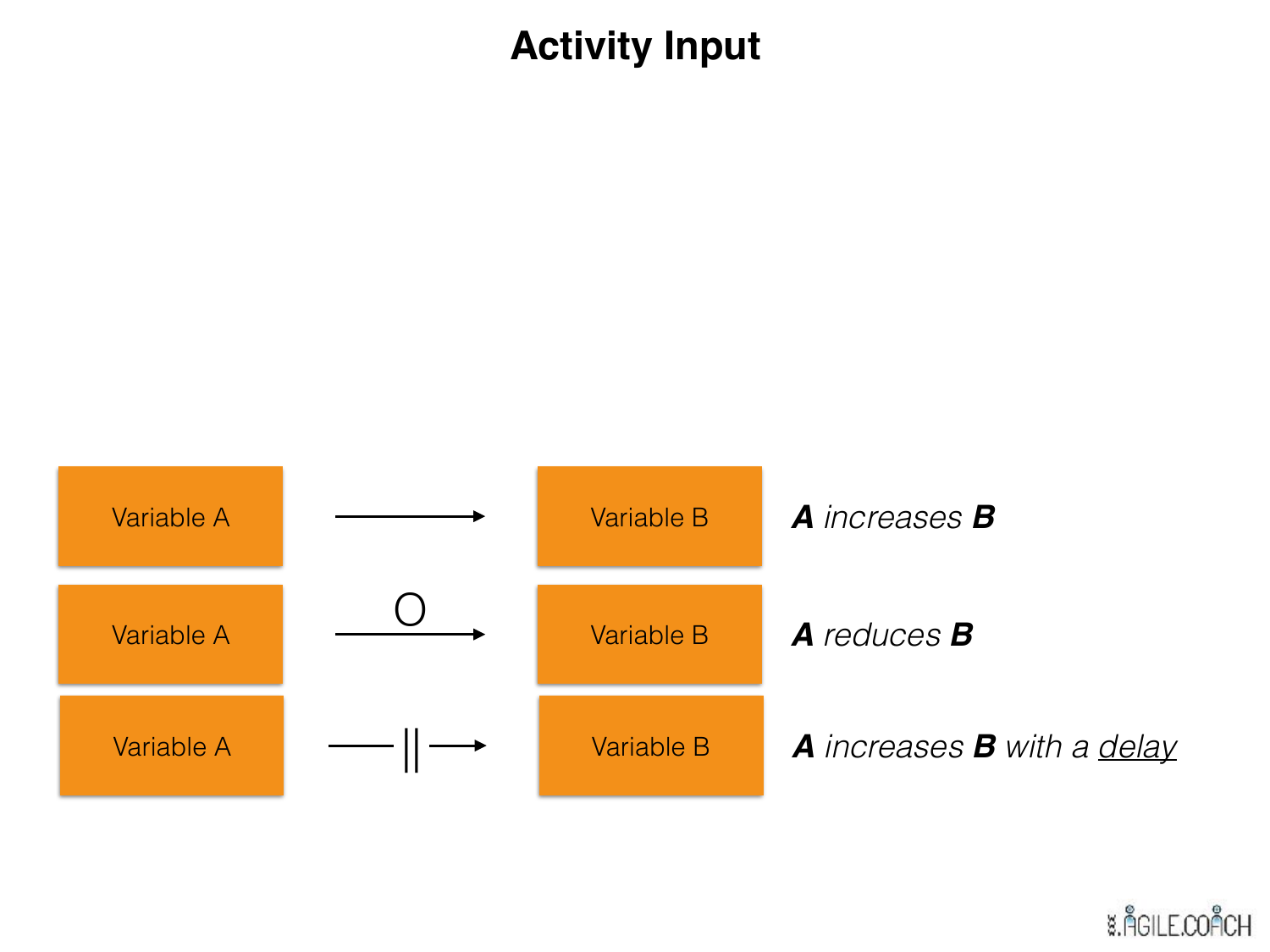